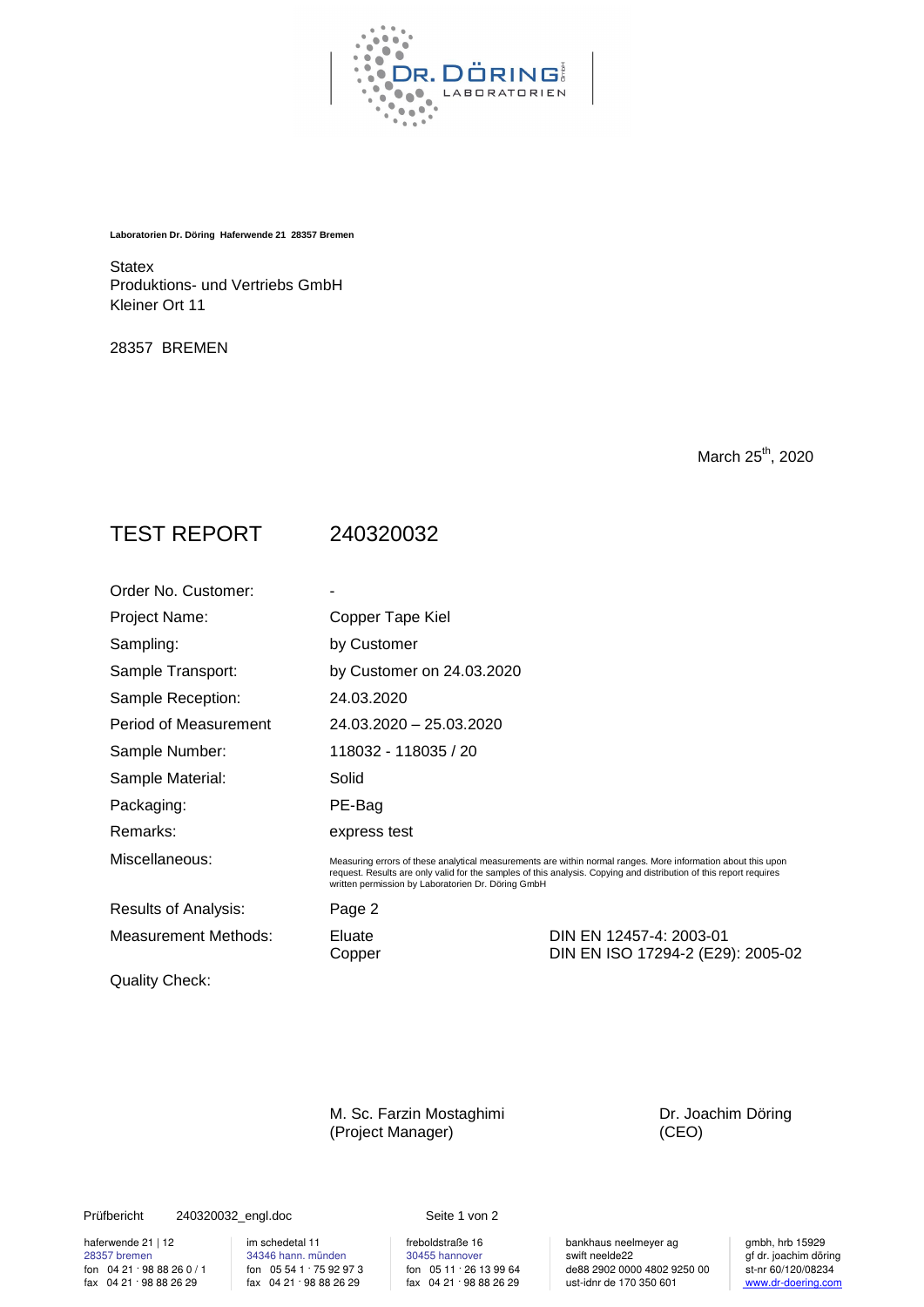

| <b>Laboratory Number</b> | 118032          | 118033          | 118034                                                       | 118035            |
|--------------------------|-----------------|-----------------|--------------------------------------------------------------|-------------------|
| <b>Sampel Name</b>       | <b>Shieldex</b> | <b>Shieldex</b> | <b>Reference</b>                                             | <b>Reference</b>  |
|                          | Kiel 1          | Kiel 2          | <b>Sample Cu-</b>                                            | <b>Sample Cu-</b> |
|                          |                 |                 | tube 1                                                       | tube 2            |
| <b>Remarks</b>           |                 |                 | 'DIN EN 12457-4 DIN EN 12457-4 DIN EN 12457-4 DIN EN 12457-4 |                   |
| <b>Dimension</b>         | <b>ELUATE</b>   | <b>ELUATE</b>   | <b>ELUATE</b>                                                | <b>ELUATE</b>     |
|                          | $[\mu g/L]$     | $[\mu g/L]$     | $[\mu g/L]$                                                  | $[\mu g/L]$       |
| Area[cm <sup>2</sup> ]   | 30,7            | 28,8            |                                                              | 28,3              |
|                          |                 |                 | 28,1                                                         |                   |
| Copper                   | 23.000          | 23.000          | 3.300                                                        | 3.400             |
|                          |                 |                 |                                                              |                   |

Prüfbericht 240320032\_engl.doc Seite 2 von 2

for 04 21 · 98 88 26 0 / 1<br>fax 04 21 · 98 88 26 29

haferwende 21 | 12 im schedetal 11 | freboldstraße 16 bankhaus neelmeyer ag | gmbh, hrb 15929<br>28357 bremen | 34346 hann. münden | 30455 hannover | swift neelde22 | gf dr. joachim döring 34346 hann. münden 30455 hannover swift neelde22 gf dr. joachim döring<br>
for 05 54 1  $\cdot$  75 92 97 3<br>
fax 04 21  $\cdot$  98 88 26 29<br>
fax 04 21  $\cdot$  98 88 26 29<br>
fax 04 21  $\cdot$  98 88 26 29<br>
fax 04 21  $\cdot$  98 88 26 29 fon 05 54 1 · 75 92 97 3 fon 05 11 · 26 13 99 64 de88 2902 0000 4802 9250 00 st-nr 60/120/08234<br>fax 04 21 · 98 88 26 29 de88 2902 0000 4802 9250 00 st-nr 60/120/08234